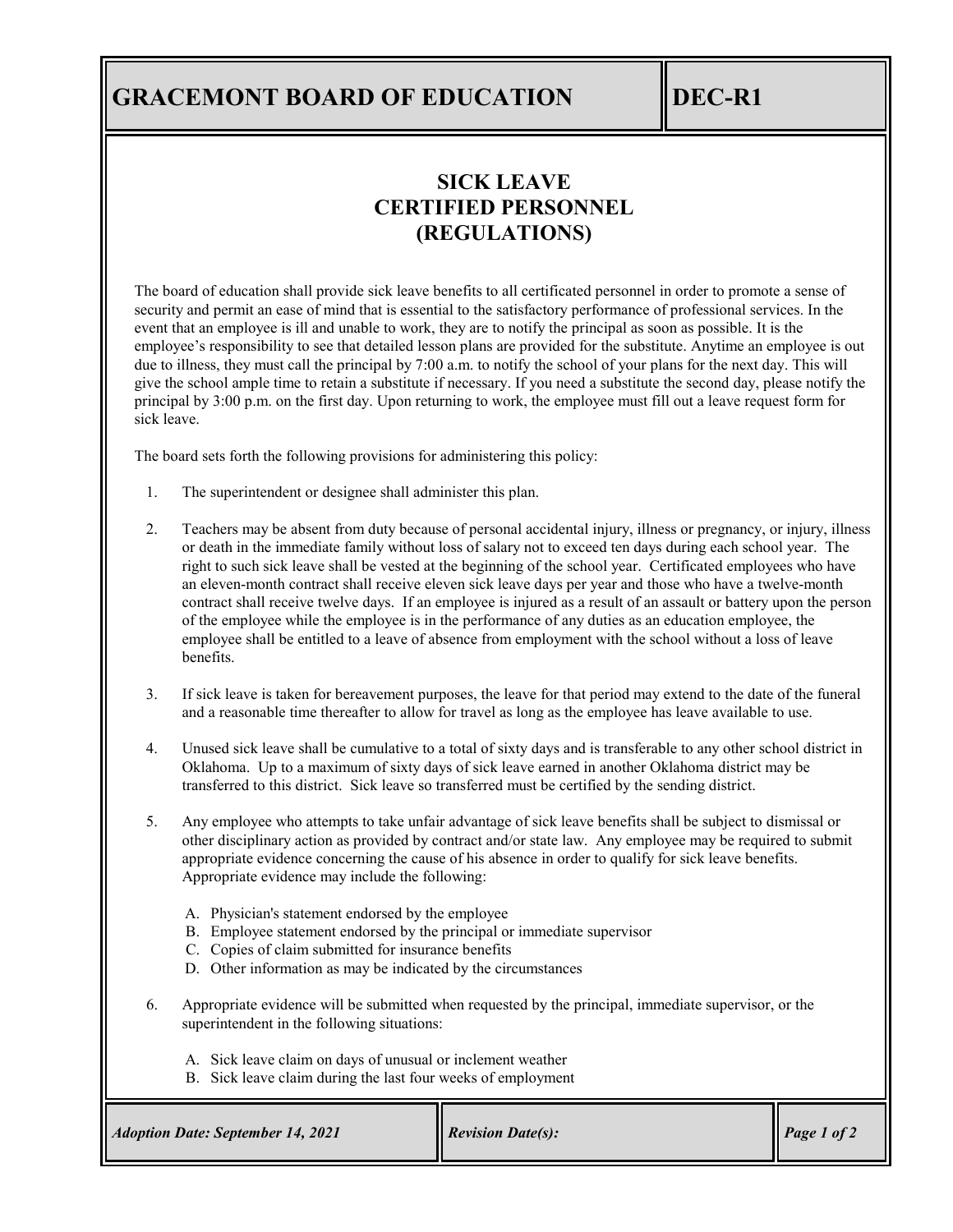| <b>GRACEMONT BOARD OF EDUCATION</b> |                          | DEC-R1 |                     |
|-------------------------------------|--------------------------|--------|---------------------|
|                                     |                          |        |                     |
|                                     |                          |        |                     |
|                                     |                          |        |                     |
|                                     |                          |        |                     |
|                                     |                          |        |                     |
|                                     |                          |        |                     |
|                                     |                          |        |                     |
|                                     |                          |        |                     |
|                                     |                          |        |                     |
|                                     |                          |        |                     |
|                                     |                          |        |                     |
|                                     |                          |        |                     |
|                                     |                          |        |                     |
| Adoption Date: September 14, 2021   | <b>Revision Date(s):</b> |        | $\vert$ Page 2 of 2 |